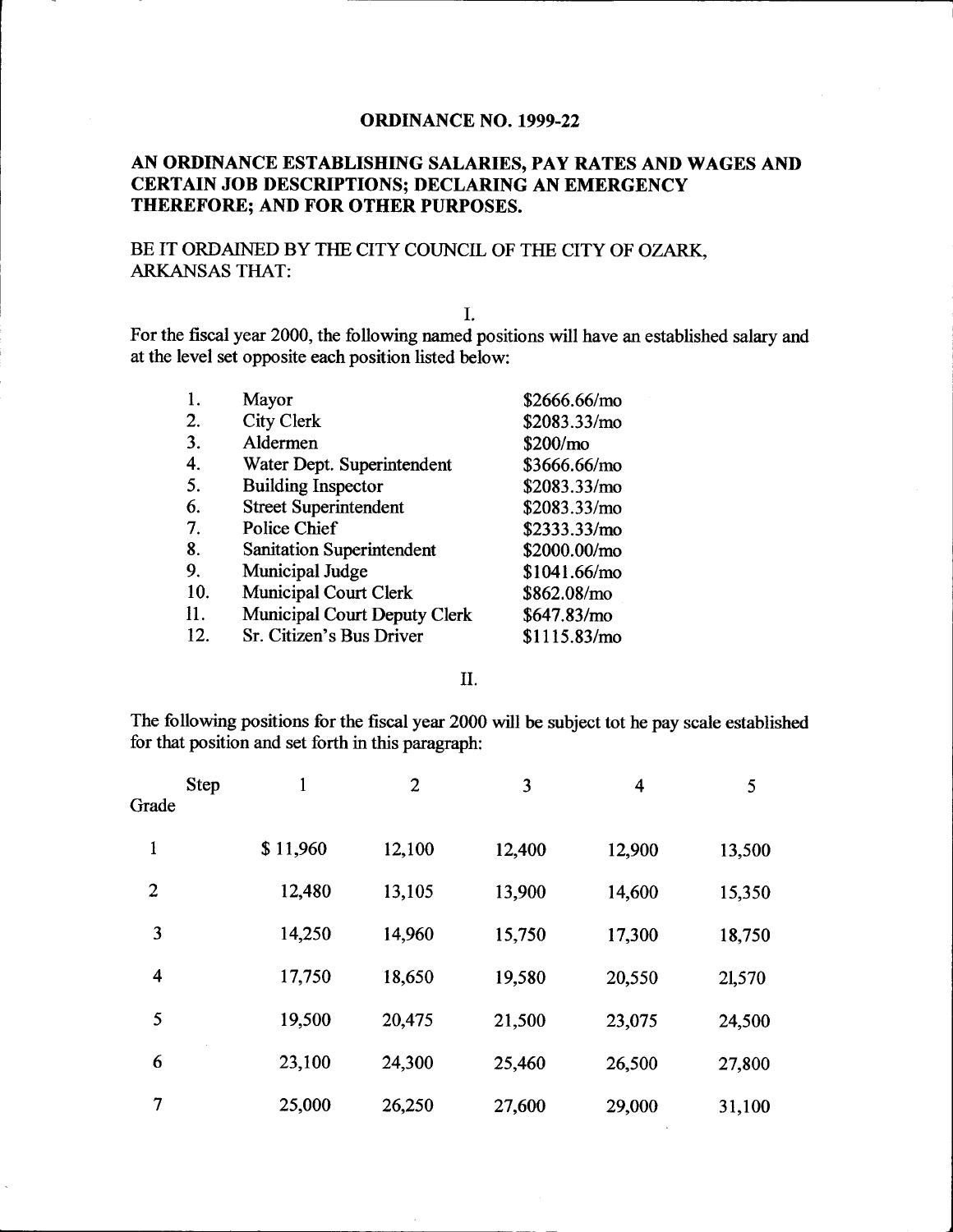### **CITY OF OZARK** SALARY SCHEDULE AND SCALE 2001

|                | <b>Step</b> | 1        | $\boldsymbol{2}$ | 3      | $\overline{4}$ | 5      |
|----------------|-------------|----------|------------------|--------|----------------|--------|
| Grade          |             |          |                  |        |                |        |
| 1              |             | \$11,960 | 12,100           | 12,400 | 12,900         | 13,500 |
| $\mathbf{2}$   |             | 12,480   | 13,105           | 13,900 | 14,600         | 15,350 |
| $\overline{3}$ |             | 14,250   | 14,960           | 15,500 | 17,000         | 18,300 |
| 4              |             | 15,900   | 17,300           | 18,700 | 20,400         | 21,570 |
| 5 <sup>°</sup> |             | 18,900   | $-20,250$        | 21,500 | 23,750         | 24,900 |
| 6              |             | 23,300   | 24,600           | 25,900 | 26,700         | 27,800 |
| $\overline{7}$ |             | 25,000   | 26,250           | 27,600 | 29,000         | 31,100 |
| $\overline{8}$ |             | 27,500   | 28,875           | 30,350 | 32,000         | 33,750 |
|                |             |          |                  |        |                |        |

## ADMINISTRATIVE ASSISTANT, Grade 4

All activities related to payroll, accounts payable, accounts receivable for all city accounts. Record ordinances and minutes in respective record books. Record and print daily time sheets for departments on a monthly basis. Handle incoming calls ( phone and person), mail, office supplies, type correspondence (letters, memos, cemetery deeds, invoicing), other duties as requested by Mayor and City Clerk.

 $\mathbb{R}^2$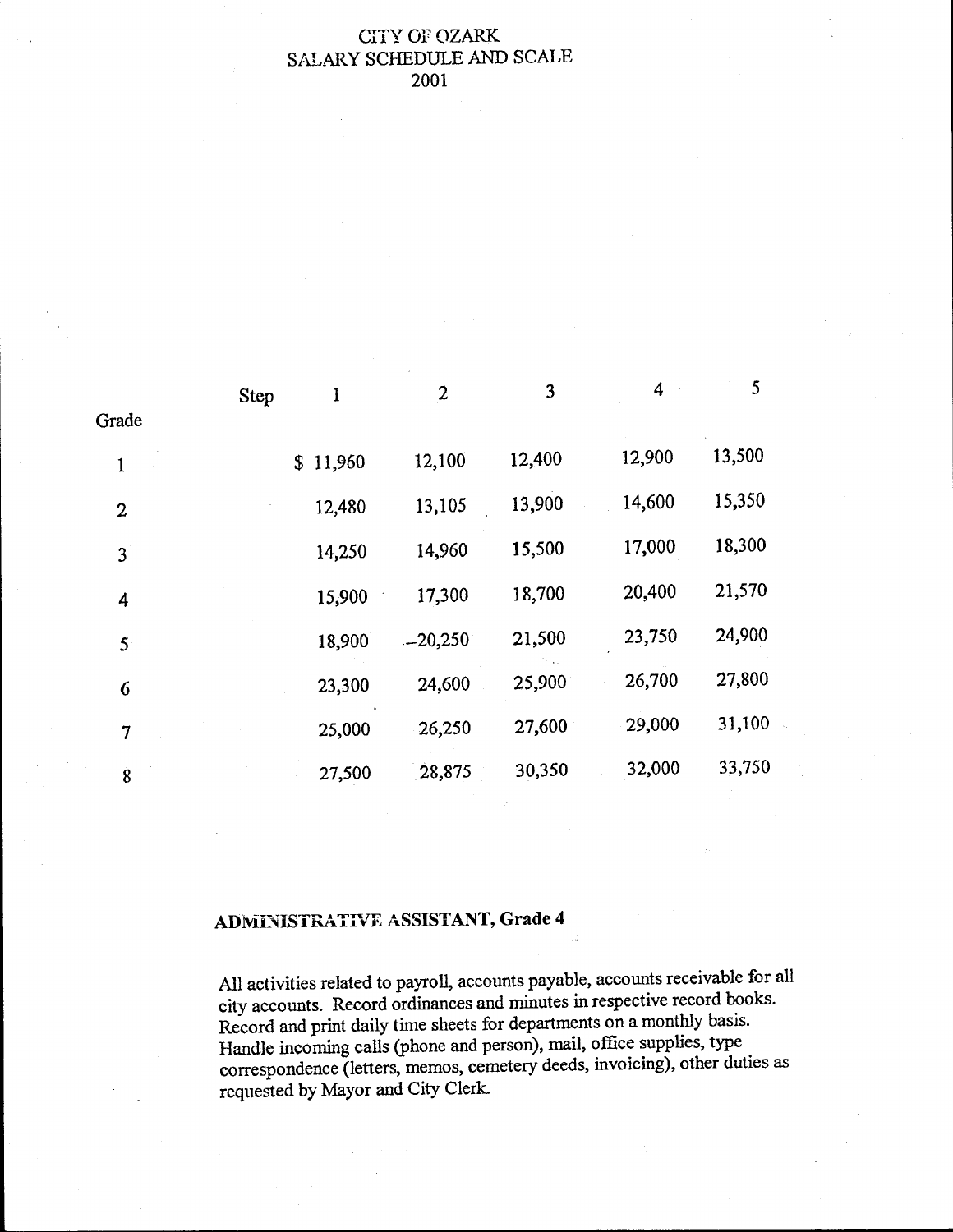**Title** 

City Building Inspector

#### Immediate Supervisor

Water Superintendent, Mayor

### **Minimum Qualifications**

- A. High School graduate or equivalent.
- B. Must be 21 years of age and have a valid Arkansas driver's license.
- C. Have knowledge of building and electrical laws.
- D. Experience as a building inspector or performed related work.
- E. Certified by SBCCI or similar agency as a Building Inspector within <sup>1</sup> year from the date of employment or assignment.
- F. Willing to travel to workshops, short courses, etc.
- G. Be certified by the State of Arkansas to inspect plumbing and HVAC installations.
- H. Reimburse the City for any costs incurred for schooling or training to promote the employees' licensing within two years of date of hiring should employee voluntarily cease employment with the City and secure employment in a similar field.

#### **Specific Job Duties**

- A. Performs field inspections of construction sites to monitor compliance of ordinances and regulations. Performs inspections of building, electrical, plumbing and mechanical work, including footings, slabs, framing and heat and air, as well as sign locations and sign erections.
- B. Assures building is constructed according to approved plans.
- C. Monitors jurisdiction for construction that has not been approved.
- D. Insures that setbacks are maintained.
- E. Enforces the flood ordinance.
- F. Enforces adherence to building and zoning regulations and if violations are found follows up with appropriate actions to correct such violations  $G - \rho_{\text{cr}}$  forms  $F \sim \text{Fors}_k + \rho_{\text{cr}}$

**Knowledge. Skills and Abilities** cettre and existy commoded or other structures as

- A. Knowledge of all phases of construction.
- B. Knowledge of all zoning and building codes.
- C. Good verbal skills
- D. Ability to observe details to effectively perform field inspections of work under construction.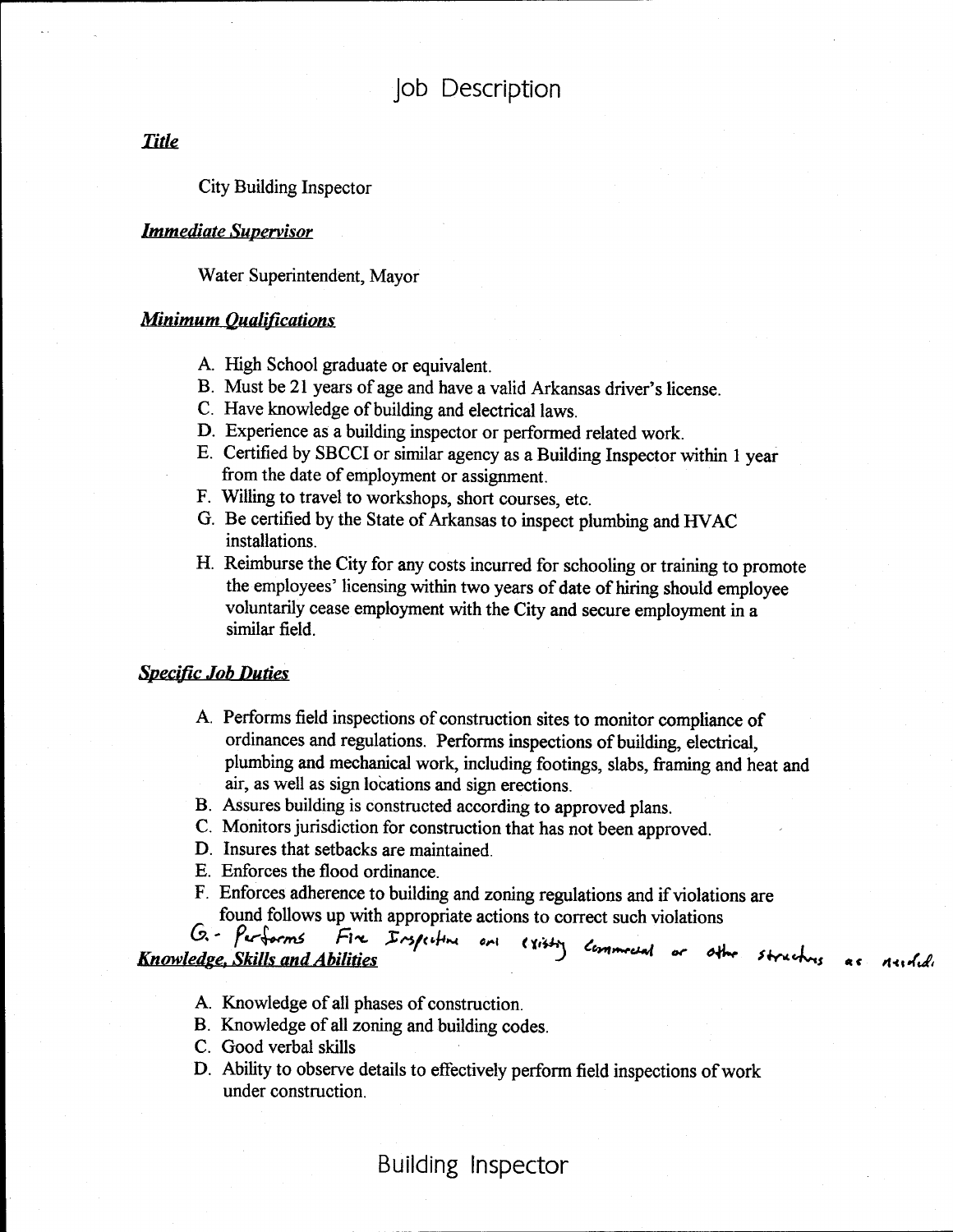#### **Code and Zoning Enforcement**

- A. Makes on-site inspections to assure compliance with approved site and subdivision plans, including landscape provisions, setbacks, signage, etc.
- B. Investigates complaints of dilapidated buildings, etc., as defined in building codes.

#### **Issuance of Permits**

- A. Insures that all things pertaining to lot and building meet standard codes and other ordinances before issuing permits for building, electrical, plumbing, mechanical work and Certificates of Occupancy.
- B. Checks to see that water meter has been obtained; sewer permit or health department approval for septic tank has been obtained; the department has a stamped and approved set of plans, highway or driveway permit has been obtained; the contractor is properly licensed and the required posting of street numbers.
- C. Informs contractors at what stages of completion inspections are needed.
- D. Answers any questions regarding permits.

#### Administrative Activities

- A. Completes permits.
- B. Answers questions regarding jobs, building ordinances, and code problems.
- C. Researches code problems.
- D. Interprets code changes.
- E. Researches newly approved materials to be used for building or construction.
- F. Completes various reports, forms, records, etc.

#### Plans Review

- A. Ensures building/construction plans meet zoning and other ordinances as well as all codes enforced by the department.
- B. Lists any conditions or changes to the plans and provides copy to owner or developer.
- C. Checks all plans for architect's stamp.

The information contained in the description above is intended to describe the general nature of this position and is not considered a complete statement of duties, responsibilities and requirements.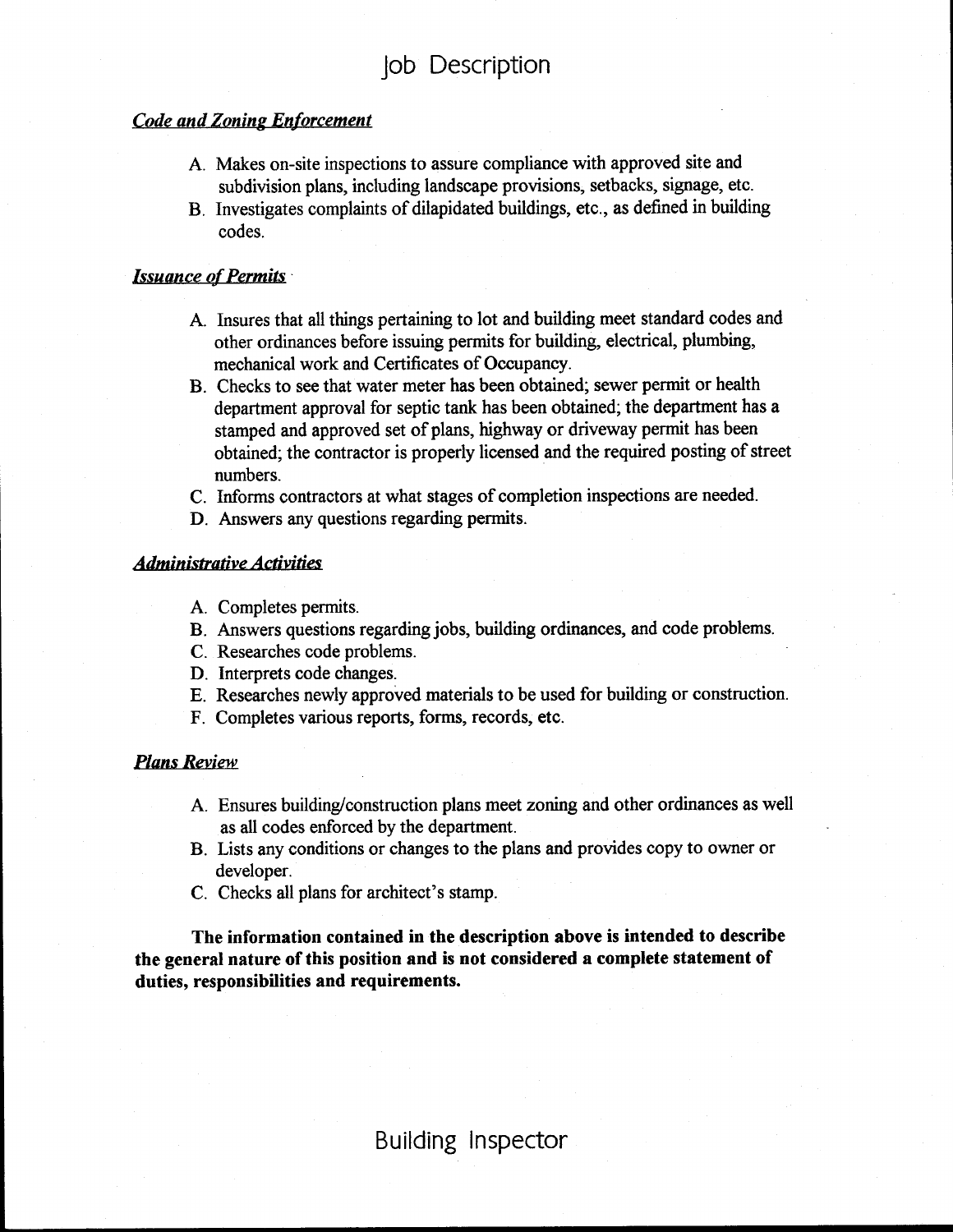## OFFICE ASSISTANT, Grade Z, one position

All activities related to payroll, accounts payable, accounts receivable for all city accounts. Record ordinances and minutes in respective record books. Record and print daily time sheets for departments on a monthly basis. Handle incoming calls( phone and person), mail, office supplies, type correspondence (letters, memos, cemetery deeds, invoicing), other duties as requested by Mayor and City Clerk.

 $\bar{Y}$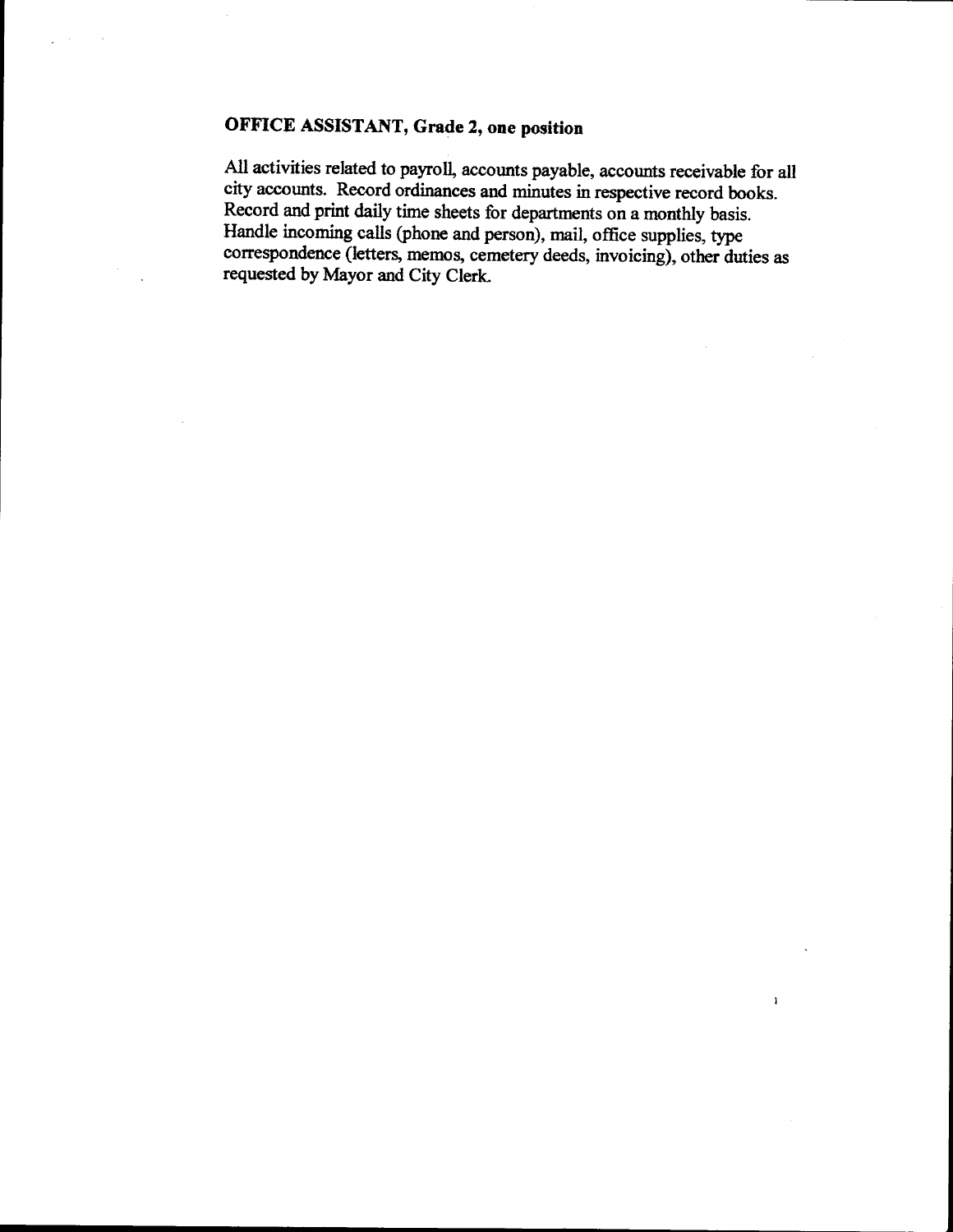#### City of Ozark Street Department

Job Description and Salary Grade

The Street Department consists of seven full-time employees. The department is supervised by a department head and has three defined positions within the department structure. The department also has a defined position for summer employees, as authorized by the fiscal year budget.

Department Supervisor, salary set by ordinance

The department supervisor is deemed the manager of the department actions and assets. The supervisor is the direct supervisor to all full time employees, summer employees, community punishment workers, volunteers, and others contracted by the City of Ozark to work on street projects. The supervisor has the authority, as directed and approved by the mayor, to promote, discipline, hire and fire employees of the street department. The supervisor is under direct supervision of the mayor and subject to directives of the mayor's office.

General Construction, Grade 4, two positions

General construction workers are designed to work with equipment such as backhoes, bulldozers, tractors, sweepers, and other equipment. The general construction workers are designed to manage site operation at the will of the supervisor of the department. The general construction worker may also work with mowers, chippers, blowers, weed eaters, or manual tools to accomplish their assignments. The general construction worker is subject to the direct order of the supervisor and may be directed to other duties as the supervisor sees fit.

General Labor, Grade 3, three positions

General labor workers are designed to work with equipment such as mowers, chippers, blowers, weed eaters, or manual tools. The general labor workers are designed to supplement the general construction worker at site operations. The general labor worker may also work with equipment such as backhoes and tractors to accomplish their assignments. The general labor workers are subject to the direct order of the supervisor and may be directed to other duties as the supervisor sees fit.

#### Mechanic, Grade 5

The mechanic is designed to handle all maintenance and corrective measures of all city' owned vehicles and equipment. The working knowledge must be such that the mechanic is capable of repair and prevention of both new and used vehicles and equipment. The mechanic is subject to direct supervision of the supervisor and may be directed to other duties as the supervisor sees fit.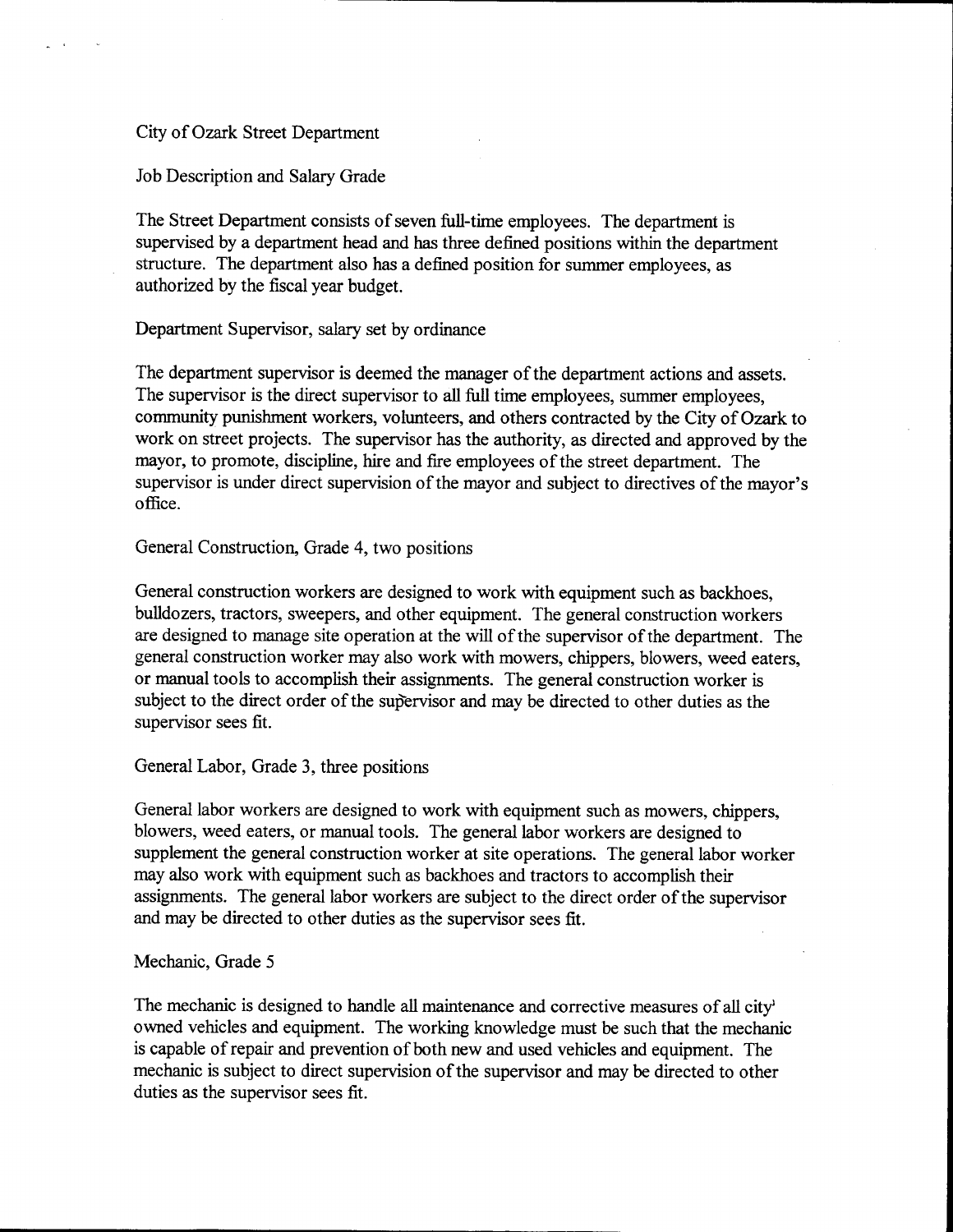## CITY OF OZARK SANITATION DEPARTMENT

The Sanitation Department consists of three full-time employees and one part-time position. The department is supervised a department head and has two defined positions with the department structure.

The job descriptions and salary position.

Department Supervisor, salary set by ordinance

The supervisor shall be responsible for day to day operation of the department, including, trash service, recycling and other duties prescribed by the Mayor.

Sanitation Labor, Grade 3, two positions

Sanitation labor positions are charged with service of residential and commercial sanitation pickup, and recycling, or any job prescribed by the department supervisor.

Part-time Labor, Grade 3, one position

Part-time labor is charged with operation of the transfer station and any duty prescribed by  $F\mathrm{d}^{(1)}$  supervisor  $7\mu$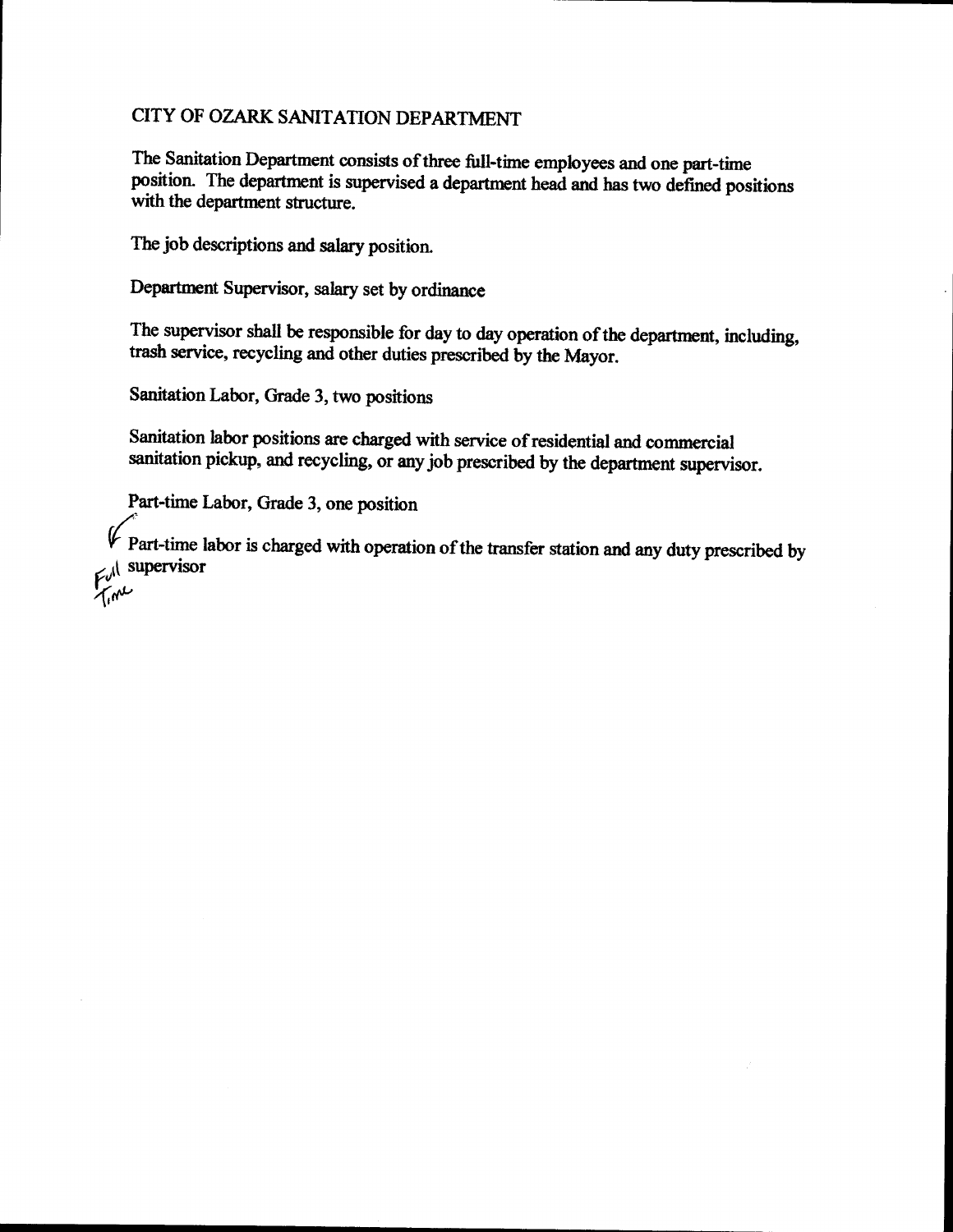City of Ozark Police Department

 $\ddot{\phantom{a}}$ 

The Police Department consists of nine full-time employees. The department is supervised by a chief of police and has eight defined positions within the department structure.

The following is a list of salary scale positions within the department.

Chief of Police, salary set by ordinance

Sergeant, Grade 5-6, one position Criminal Investigator, Grade 5-6, one position Senior Patrolman, Grade 4-5, one position Patrolman First Class, Grade 4-5\* Probationary Patrolman, Grade 4-5\* Office Manager, Grade 3, one position Records Clerk, Grade 2, one position

there are three positions between the marked descriptions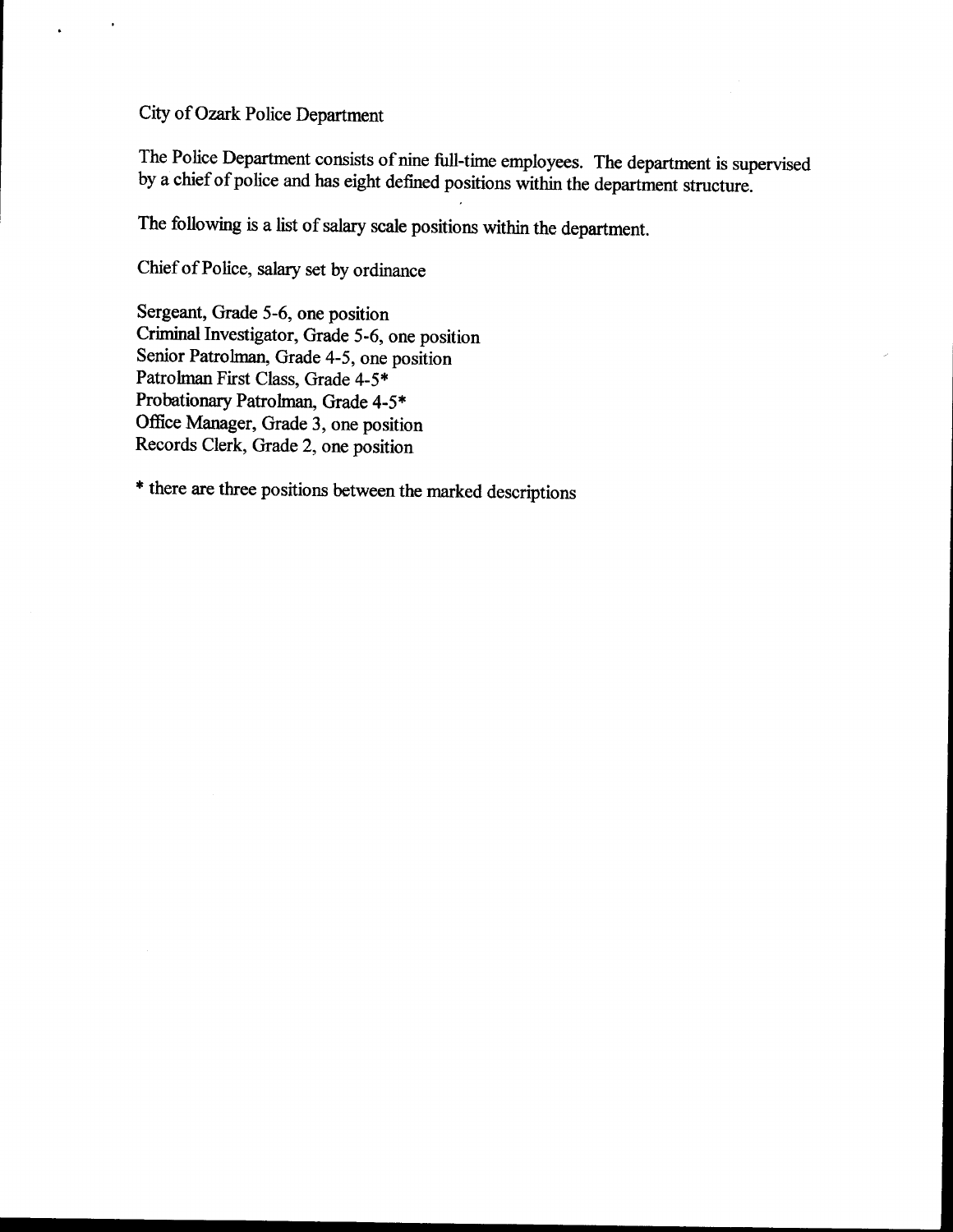#### POLICE CHIEF

The Chief of Police shall be appointed by the Mayor to act as the department head and shall oversee the Police system as organized.

The Chief shall be responsible to establish rules and regulations, for adoption by the City Council, from which to govern the department. Therein shall be vested to the Chief full authority to appoint, or designate another to appoint, persons to unoccupied positions, certified or civilian, as may occur. And, to advance or reduce in rank, reassign, suspend or dismiss any subordinate, as well as empower and limit subordinates with administrative authority as needed to provide for orderly operation. Correspondingly to establish as needed, specialized divisions for the handling of warrant service , criminal investigations, training, evidence processing, public affairs, etc.

The Chief shall provide consultation to the Police Committee , Mayor and City Council on budgetary preparation and amendments , and shall provide approval of operational budgetary expenditures up to <sup>a</sup> spending authority limit, within appropriations of the City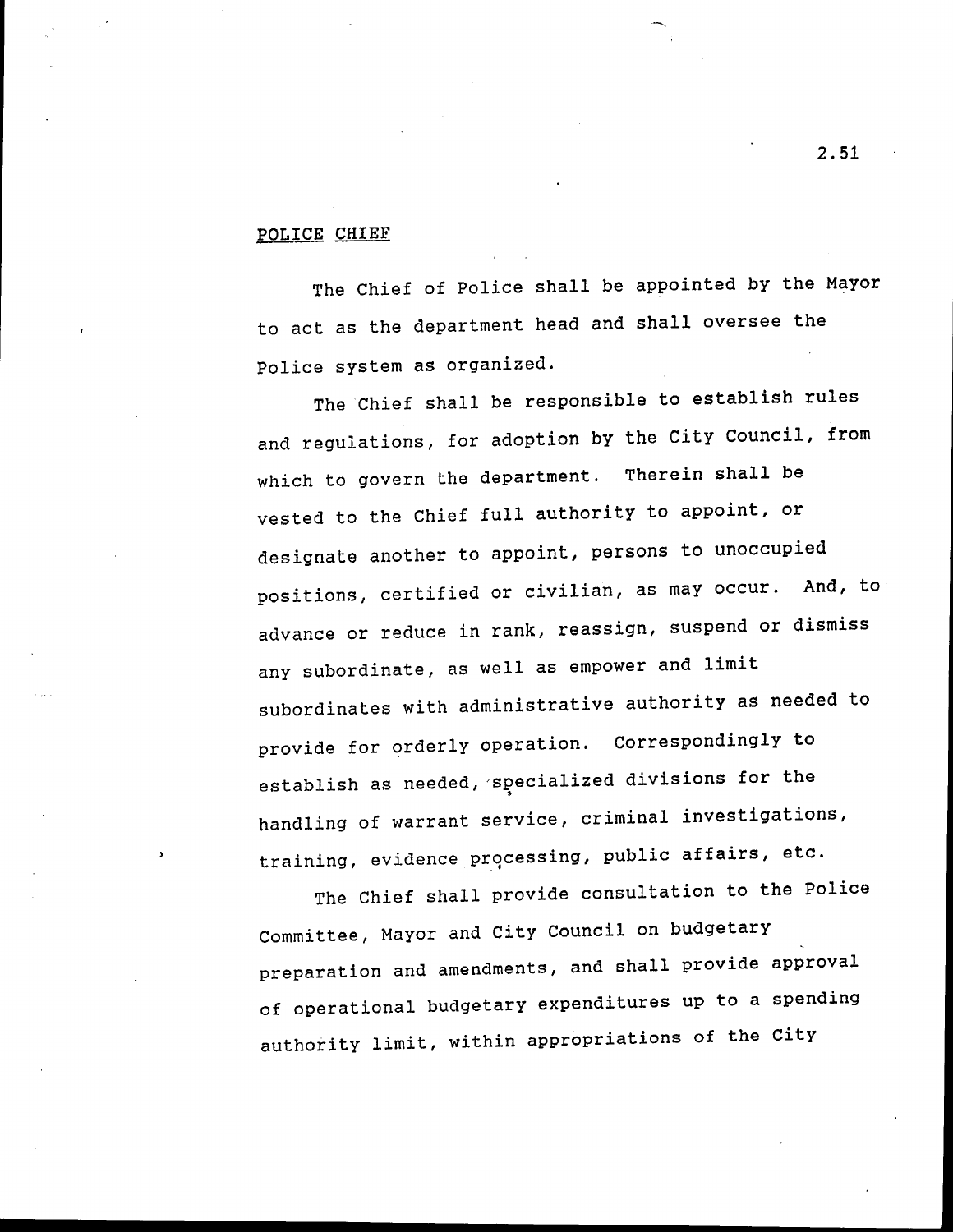Council of five hundred dollars. Beyond such spending authority, approval must be sought from the Police Committee or Mayor.

The Chief shall also provide consultation to the Police Committee, Mayor, and City Council on the proposed enactment or amendment of ordinances. Provide supervision, guidance and input on the discretionary authority to enforce all laws and conformably provide <sup>a</sup> system to review complaints of performance made toward the department or any individual member therein. Which shall also include review upon appeal or grievance, actions taken or up-held by the Sergeant. After which the Chief may reverse, up-hold, or up-hold with a change such actions. In the event of a decision to up-hold or up- hold with <sup>a</sup> change, such shall be deemed action by the Chief.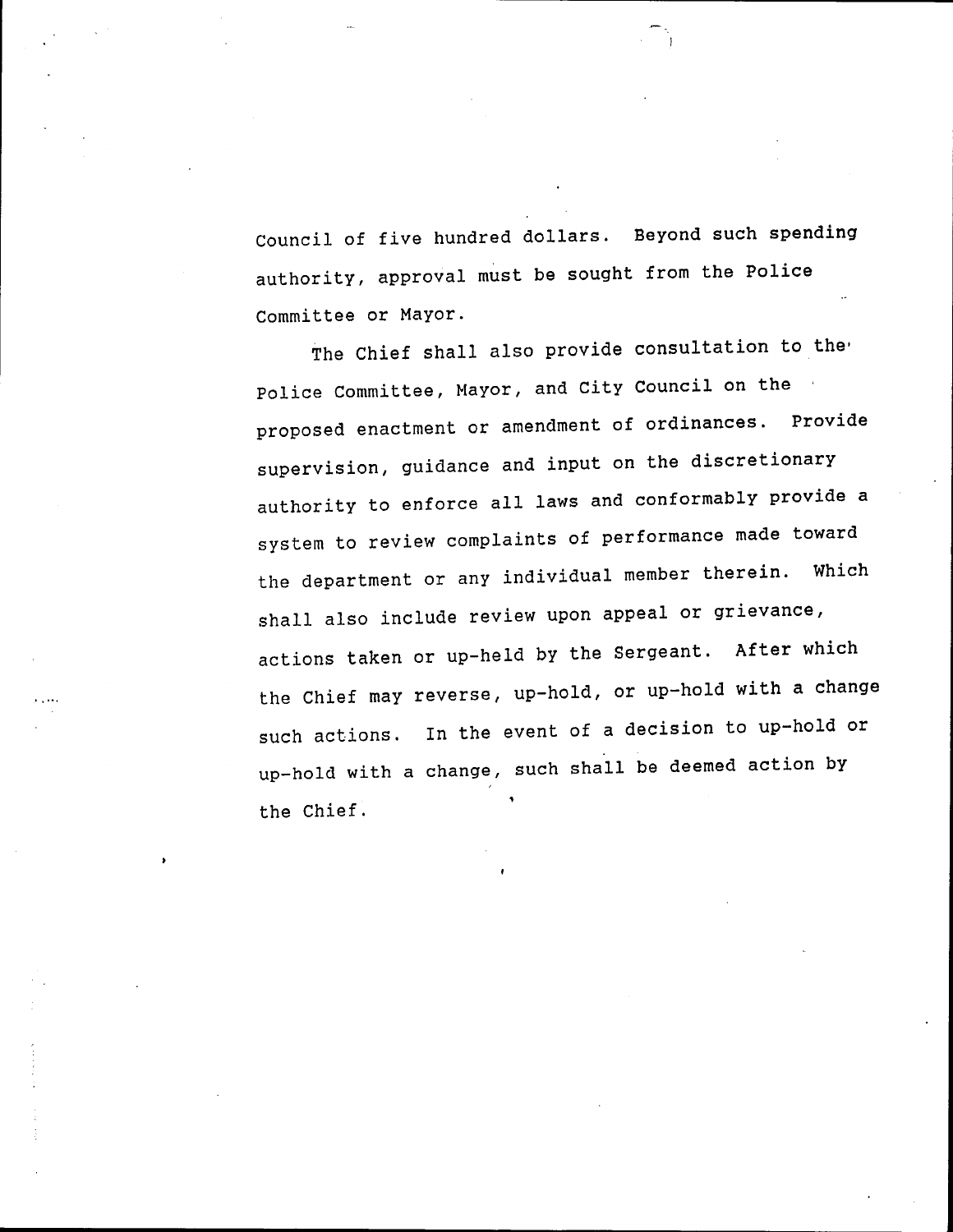#### **SERGEANT**

The position of Sergeant shall serve as assistant department head and shall act as department head in the event of a vacancy in that position, or, during any prolonged absence of the Chief of Police. The Sergeant shall be responsible for the direct supervision of daily operations and review of recommendations and grievance made by subordinates prior to forwarding onto the Chief of Police. The Sergeant shall have authority to formally commend or make recommendation for promotion as well as reassign, reduce in rank, suspend without pay or recommend termination. Further, the Sergeant shall perform all other duties as prescribed or assigned by the Chief of Police .

2. 52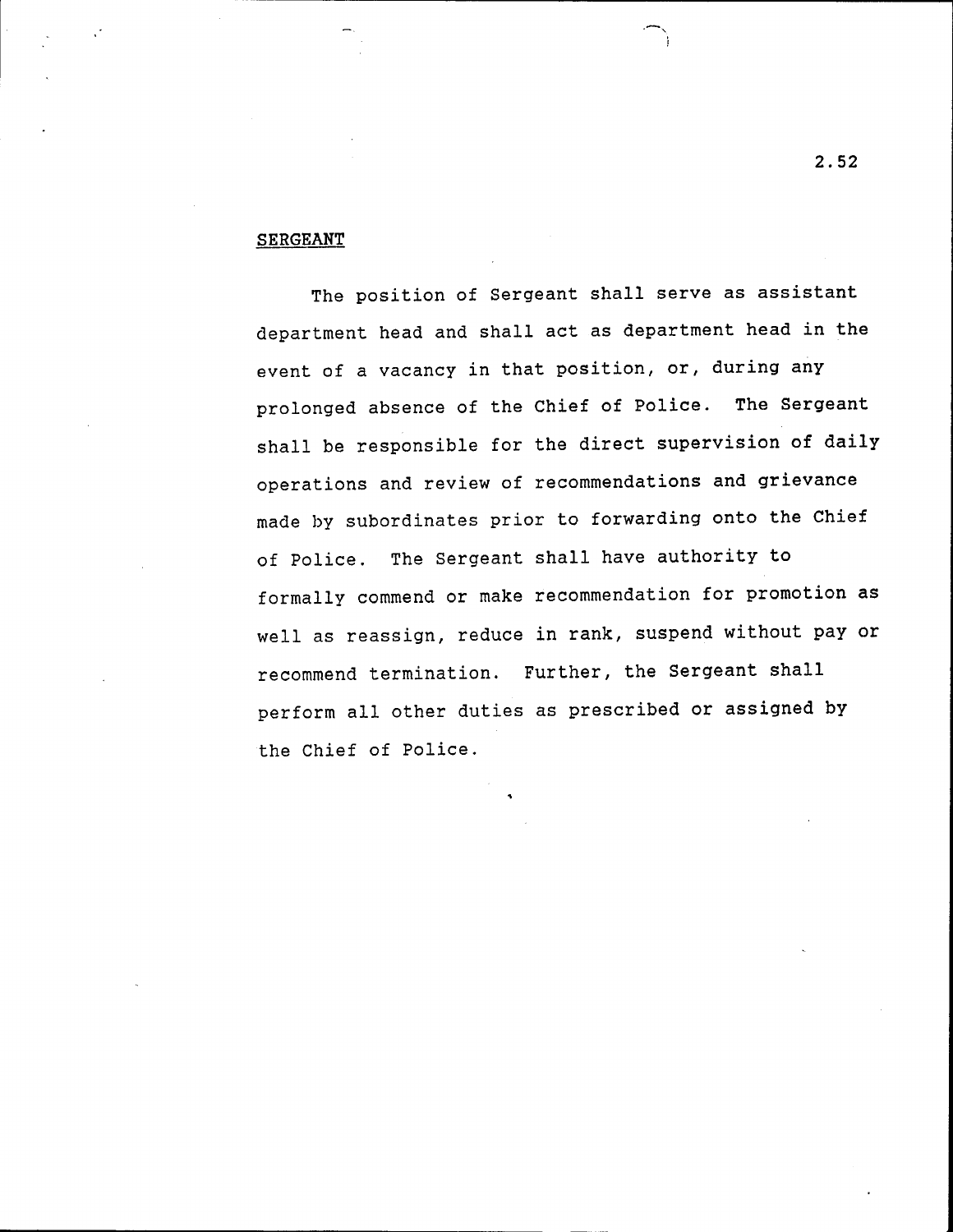### C. I .D.

The Criminal Investigator for the police department will be doing the investigation of all criminal acts committed within the city limits of Ozark. All drug buys must be  $a_F$  -oved by the C.I.D. officer first. He will be responsible for all arrangements such as setting up all drug related meetings, buys, and investigative activities .

The C.I.D. officer will be in charge when both the Sergeant and Chief are absent from the city at the same time .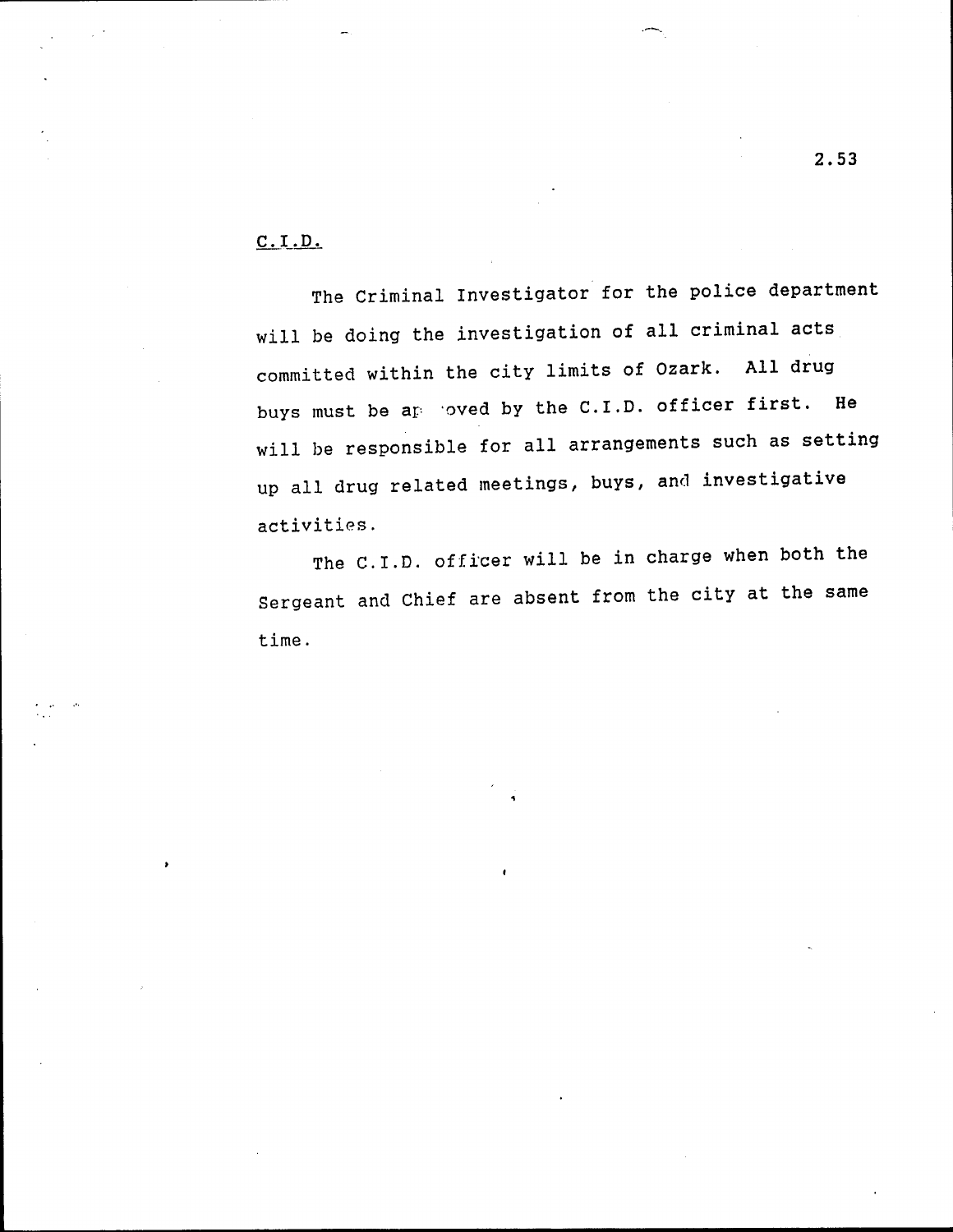# SENIOR PATROLMAN

The officer who has been with the department the longest will be designated as the Senior Patrolman. His duties will include being in charge of the service of warrants , summons , and subpoenas, as well as other duties as assigned by the Sergeant.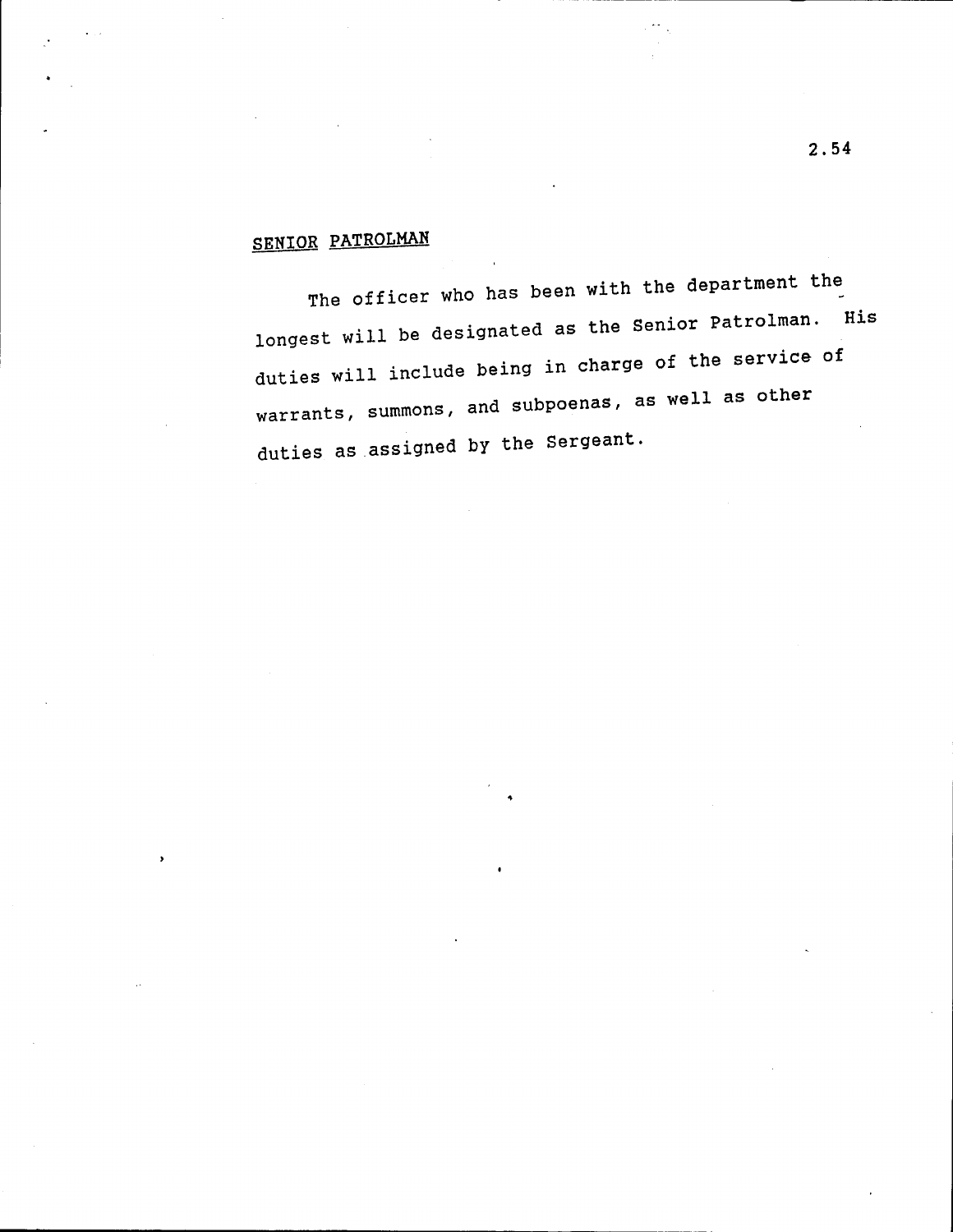An officer reaches Patrolman First Class when, after fulfilling the probationary period , the officer is fully certified with at least one year of experience.

## PROBATIONARY PATROLMAN 2.56

A non- certified officer who has just joined the department is designated as <sup>a</sup> probationary patrol officer. His duties will be assigned by the Sergeant. He will be under <sup>a</sup> probationary period of one year. Any justified complaints or negative incidents involving this probationary patrolman during his one year probationary period can result in the termination of his employment with this department. This will be termination of his employment with this department. determined by the Chief of Police.

| $K-9$ | <b>A PF</b><br>--<br>4.JI |
|-------|---------------------------|
|       |                           |

The K-9 dog will be assigned to an officer who will be in charge of the dog. This officer will be solely responsible for the dog and the handling of the dog.

This dog will be used for drug activity only.

If you have suspicions of anything drug related, the K-9 Officer is the one you will need to call out.

If an outside agency is needing the assistance of our K-9 unit and the K-9 Officer is off duty, if he is called out to another County, that County will be billed at time and <sup>a</sup> half based on the hourly wage that the K-9 Officer is paid.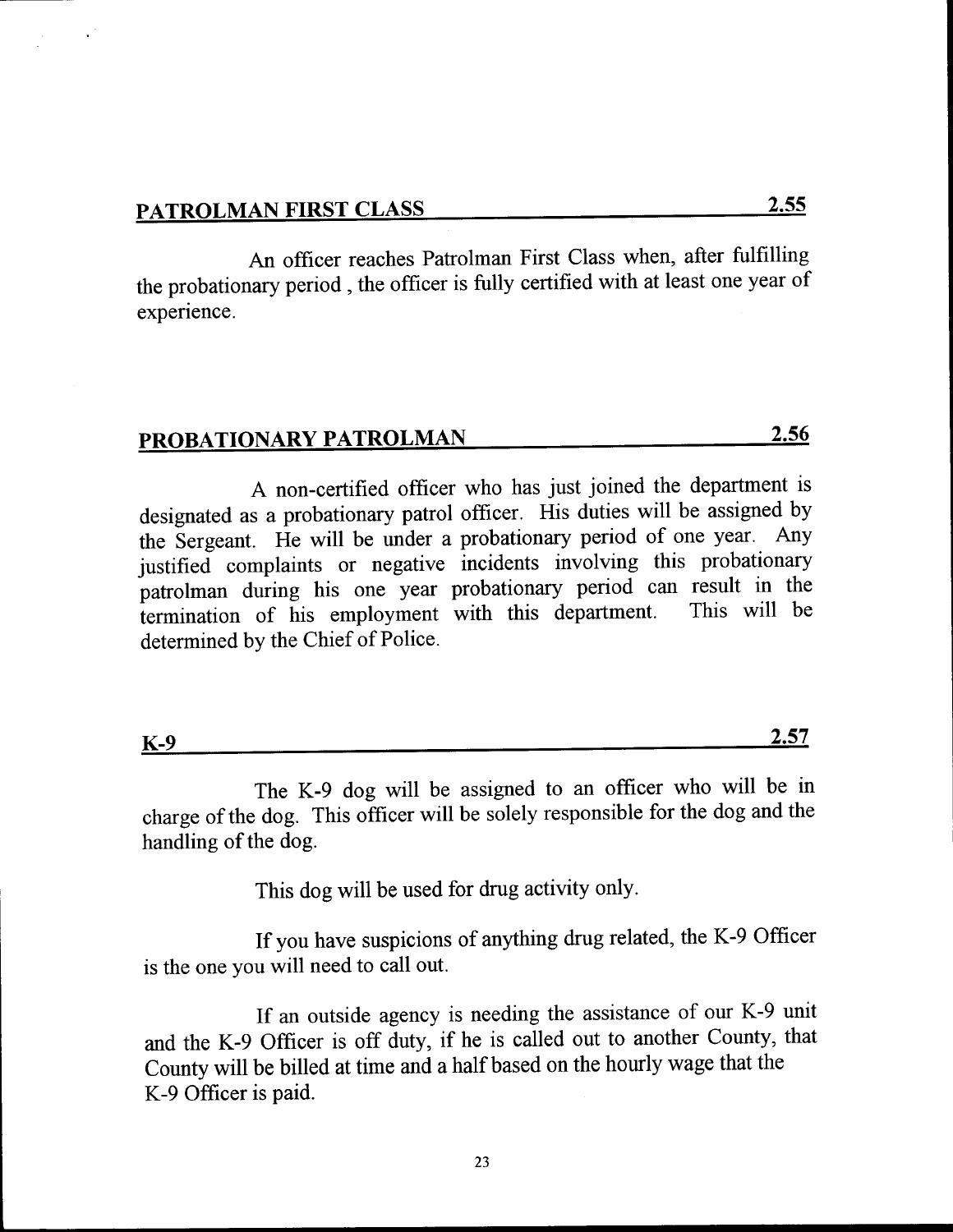# RESERVE UNIT 2.59

### PURPOSE:

To establish <sup>a</sup> Reserve Unit which will serve as both <sup>a</sup> support group for the Ozark Police Department and as a community related service organization.

- 1. The reserve unit is formed to provide active membership for those people within the community who wish to become better acquainted with police work in general, who wish to serve the community, and for those who may be considering <sup>a</sup> career in law enforcement. As such, the unit will be formulated along the same or similar guidelines upon which the Police department is organized. The members of this Unit will be required to meet some of the basic criteria which certified police officers are required to meet. Only those individuals who are willing to adhere to the rules of conduct which govern police officers in general will be accepted to the reserve program.
- 2. Potential members must meet the following criteria in order to be considered for acceptance:
	- A. Each member must be at least twenty-one (21) years of age.
	- B. Potential members must not have been convicted of any felony offenses, must not have <sup>a</sup> history of convictions or traffic related offenses and/or misdemeanors and be in good standing with the community.
	- C. Members must be in good physical condition and the weight of each member should be in proportion to his or her height.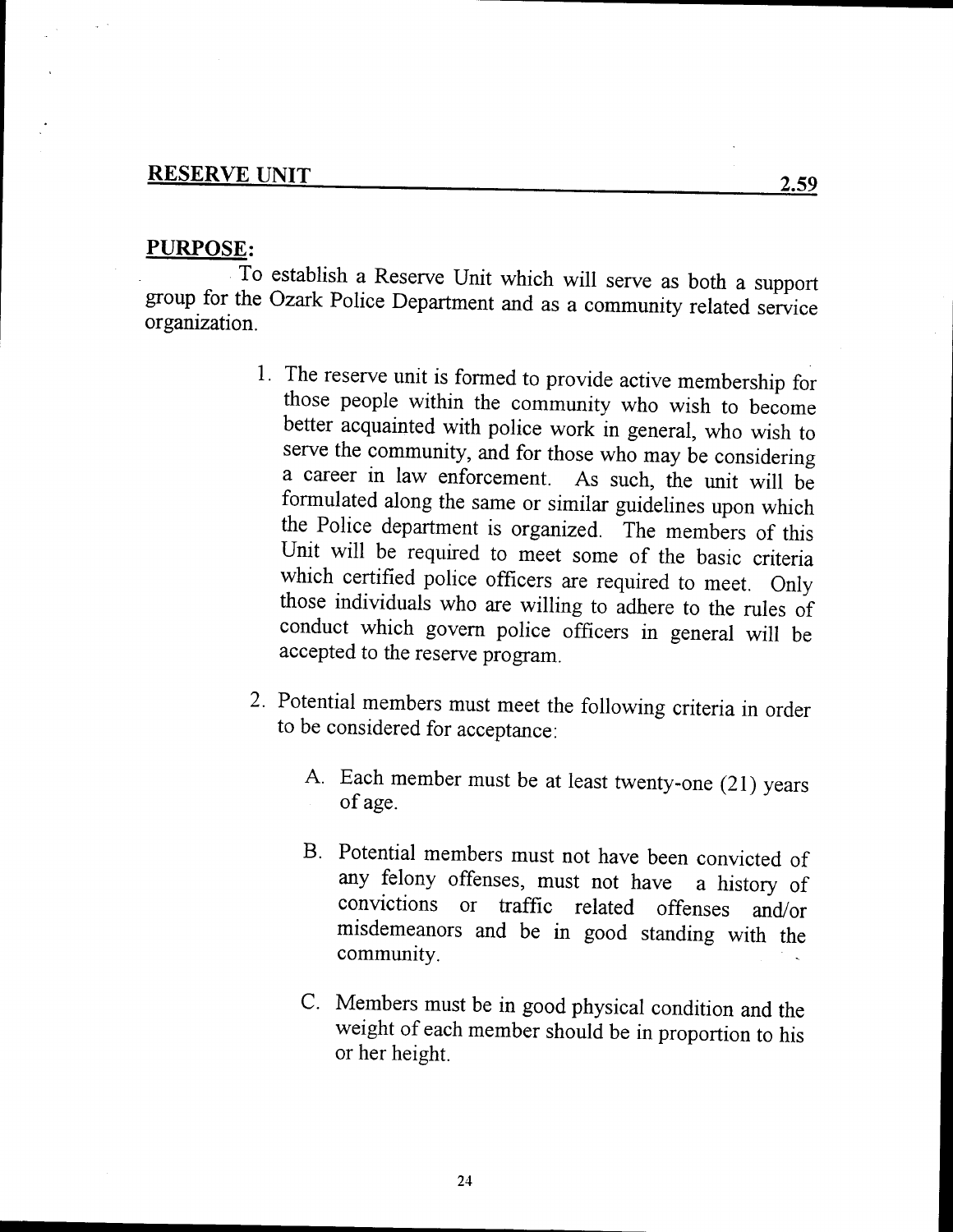- D. Each member must be willing to undergo <sup>a</sup> basic background investigation by the Police Department.
- 3. In order to be accepted as a member of the Reserve Unit, the individual must be willing to complete a certified reserve school and have a physical and psychological exam done at their own expense. Acceptance to the reserve program will be determined by the Chief of Police.
- 4. All Reserve Unit individuals who are selected to be on the reserve program with the Ozark Police Department, during such time until they go to the schooling, will not be allowed to carry any manner of firearm, striking device or any other weapon capable of causing physical injury to another while performing as <sup>a</sup> reserve member, not will they have any authority, express of implied. Each person must complete and pass the reserve schooling. If not, they will and pass the reserve schooling. automatically be removed from the reserve unit. After completion of the Reserve part-time II class, they may be certified and authorized to carry a handgun.
- 5. Upon completing the schooling and being certified as a reserve officer, they will be required to work on <sup>a</sup> shift as deemed necessary by the Chief of Police and also help in special events going on within the city such as: football games, parades, extra patrol nights and road blocks all as directed by the Chief of Police.
- 6. Each member will be required to sign <sup>a</sup> prepared waiver which will release the Police Department and the city from any liability for any injuries, harm or damages of whatsoever nature and arising out of any claim, complaint or cause of action of any type whatsoever. In the event of bodily harm, all responsibility for any legal, medical or hospital expenses will be the responsibility of the individual.
- 7. No reserve officer will equip his privately owned vehicle with police emergency equipment such as blue lights, siren, etc.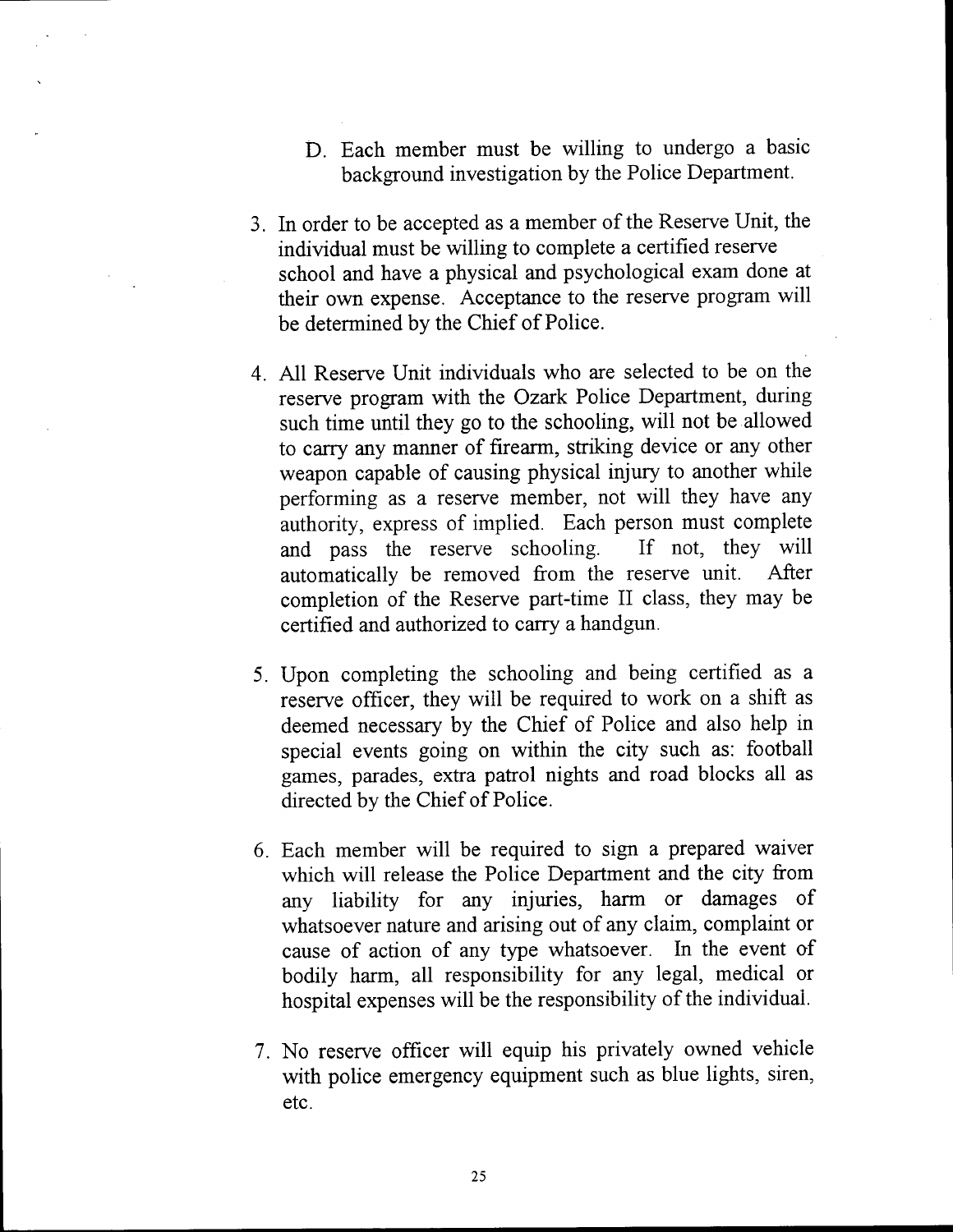- 8. No member will perform any duties or have any authority in any police capacity when not working at the same time as and in conjunction with <sup>a</sup> full time certified officer. Outside of the conditions of working a schedule when he/she is to be working with another certified officer, the member must remember that he/she is only a private citizen, not a representative of this department and thus has no independent or continuing authority as a police officer.
- 9. Each reserve officer will be issued <sup>a</sup> copy of the rules and regulations which govern the Police Department. The members of the Reserve Unit will be expected to adhere to those rules which apply to them. Many of the rules within the Police Department handbook will not apply to reserve officers. During the course of the formation of the reserve unit, any member who has a question pertaining to the rules and regulations should address those questions to the Chief of Police.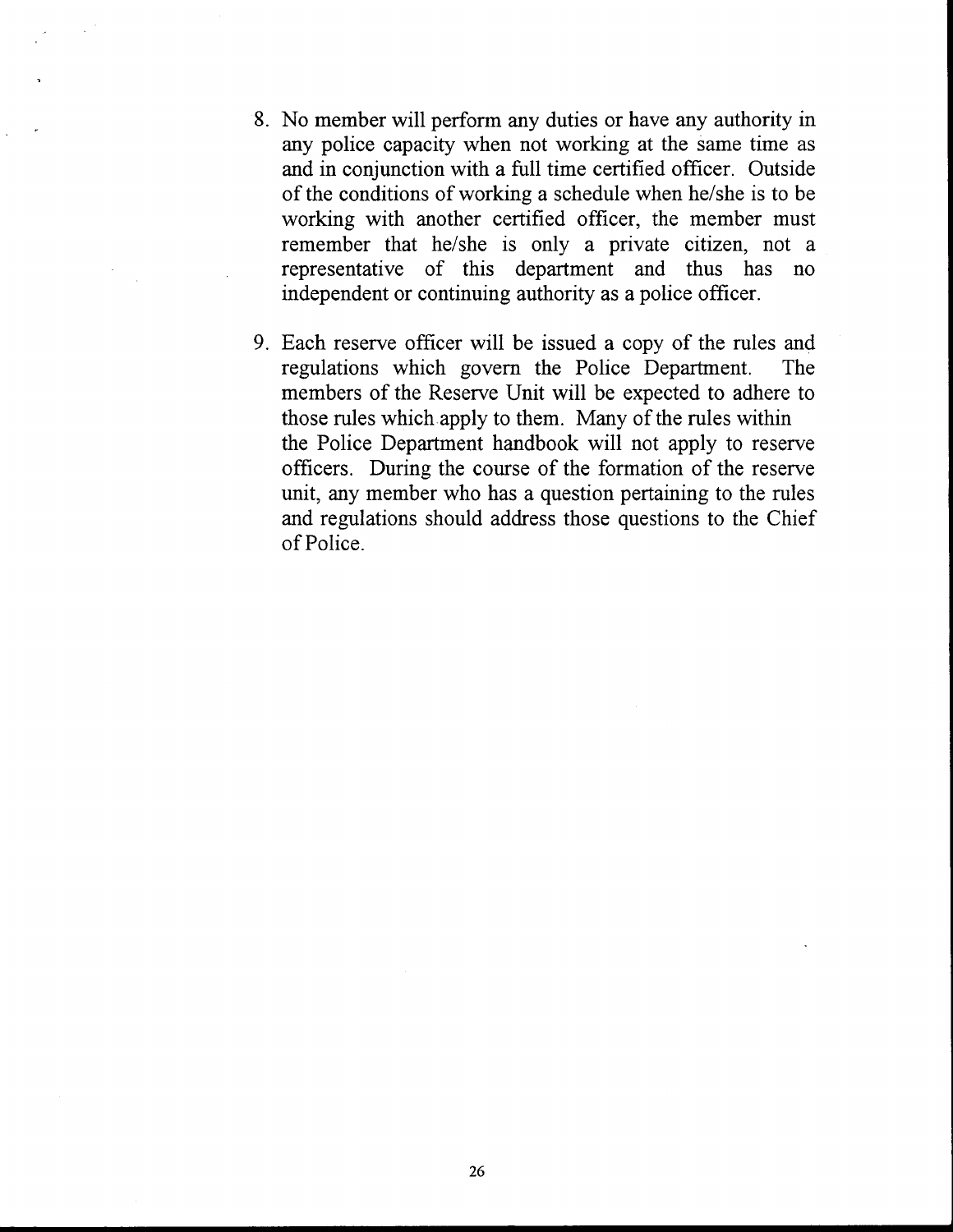### OFFICE MANAGER 2.61

The duties of the Office Manager are those that are required to keep the necessary records of police activity in proper order. The Office Manager is also required to keep accurate financial records of all monies received and disbursed through the bonds and fines account of this department. The immediate supervisor of the Office Manager will be the Chief of Police.

## RECORDS CLERK 2.62

The Records Clerk will perform duties necessary to assist in the keeping of departmental records. The immediate supervisor of the records clerk will be the office mamager.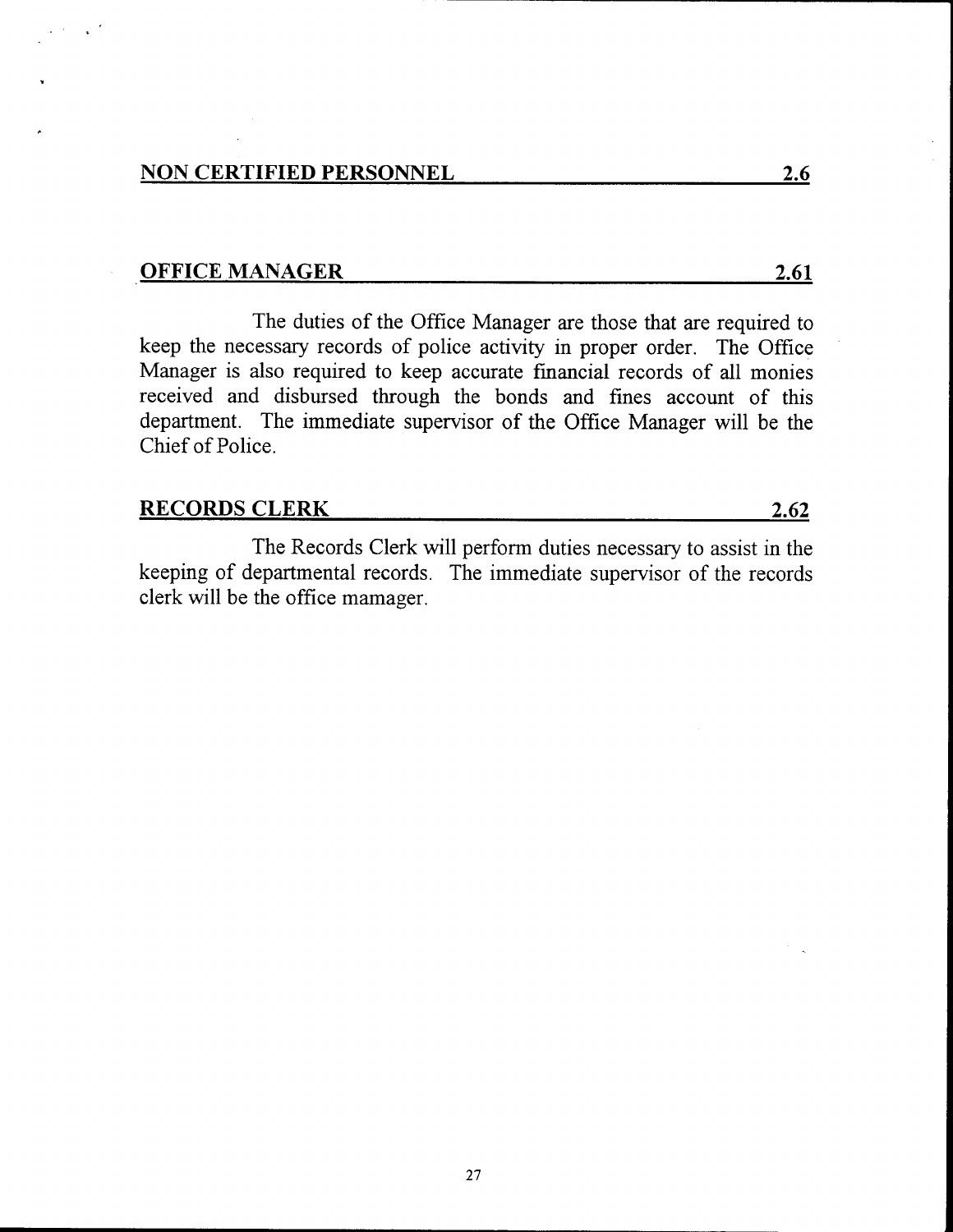City of Ozark Water Department

 $\mathcal{A}(\mathcal{A})$  and  $\mathcal{A}$ 

The Water Department consists of ten full-time employees. The department is supervised<br>by a department head and has eight defined positions within the department structure. The by a department head and has eight defined positions within the department structure. department also has a defined position for a summer employee, as authorized by fiscal year budget.

The job descriptions of the department follow on the following pages. Below are the grade scale positions.

Department Supervisor, salary set by ordinance

Water Plant Operator, Grade 5, one position Wastewater Plant Operator, Grade 5, one position Water/Wastewater Plant Superintendent, Grade F-8, one position  $677, 56$ Water Maintenance I, Grade 3-4\* Water Maintenance II, Grade 4-5\* Water Maintenance III, Grade 5-6\* Billing Clerk/ Receptionist, Grade 2, one position Office Manager, Grade 5-6-7, one position

there are three positions between the water maintenance I, II, and III, not necessarily based on different levels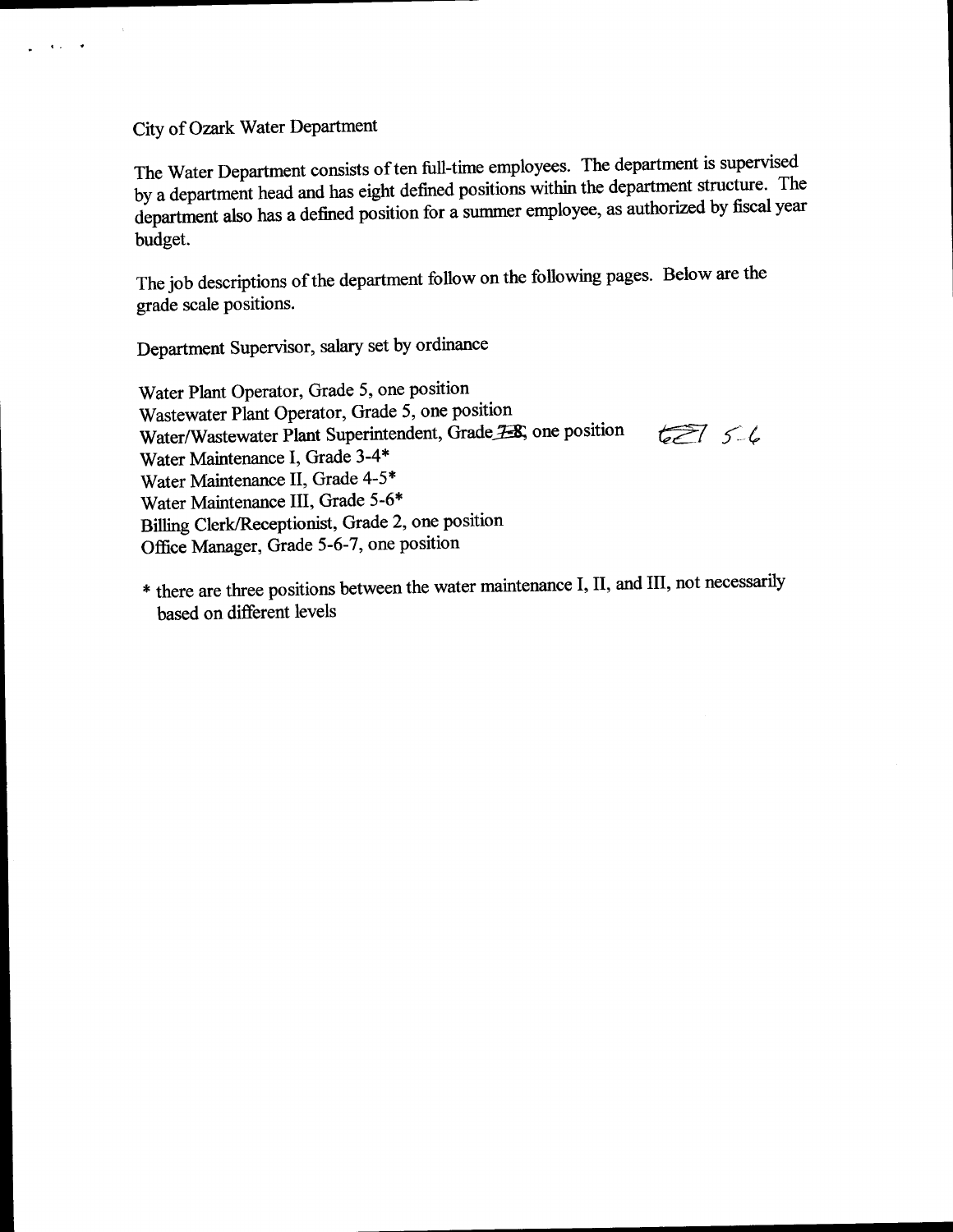## JOB DESCRIPTIONS

Water Plant Operator - Responsible for daily operations and maintenance involving the water treatment facility along with any and all control valves and equipment required in the production, transmission and distribution ofwater. Must acquire necessary license as required by the Arkansas Department of Health or any other governing agency and have adequate amount of experience to fulfill all responsibilities as set forth in the water treatment facility daily operations by treatment plant superintendent or manager.

Wastewater Plant Operator - Responsible for daily operations and maintenance involving the wastewater treatment plant along with any and all equipment, control valves and wastewater pump stations used for the collection, transmission and treatment of wastewater. Must acquire necessary license as required by the Environment Protection Agency, Arkansas Department of Environmental Quality, Arkansas Department of Health or any other agency and must have adequate amount of experience to fulfill all responsibilities as set forth by treatment plant superintendent or manager.

Water / Wastewater Plant Superintendent - Fulfill all duties as listed in the Water Plant Operator and Wastewater Plant Operator job descriptions. Supervise water and wastewater plant operators. Provide long range planning. Oversee construction projects at water and wastewater plants and pump stations. Must acquire necessary license as required by the Environment Protection Agency, Arkansas Department of Environmental Quality, Arkansas Department of Health or any other agency and must have adequate amount of experience to fulfill all responsibilities as set forth by manager.

Water Maintenance I - Meter Reader - Responsible for processing service orders, work orders and utility locates, reads water meters, performs water pressure checks, general customer service and other duties as may be set forth by office manager or manager. Must acquire necessary license as may be required by the Arkansas Department of Health.

Water Maintenance II - Fulfill all duties as listed in the Water Maintenance Level I job description. Ability to perform duties involving the maintenance of water system including the performing water taps, maintenance and repair of fire hydrants, valves, etc., along with the experience to make repairs and extensions to the water and sewer systems and operate all equipment necessary in the scope of any such work. Must acquire necessary license as may be required by the Arkansas Department of Health.

Water Maintenance III - Fulfill all duties as listed in the Water Maintenance Level I & <sup>11</sup> job descriptions. Have proven ability to plan and schedule work loads and construction projects as directed by the manager in the operations of water and wastewater systems. Ability to manage and supervise employees involved in above duties, as well as oversee any and all construction projects as required by manager.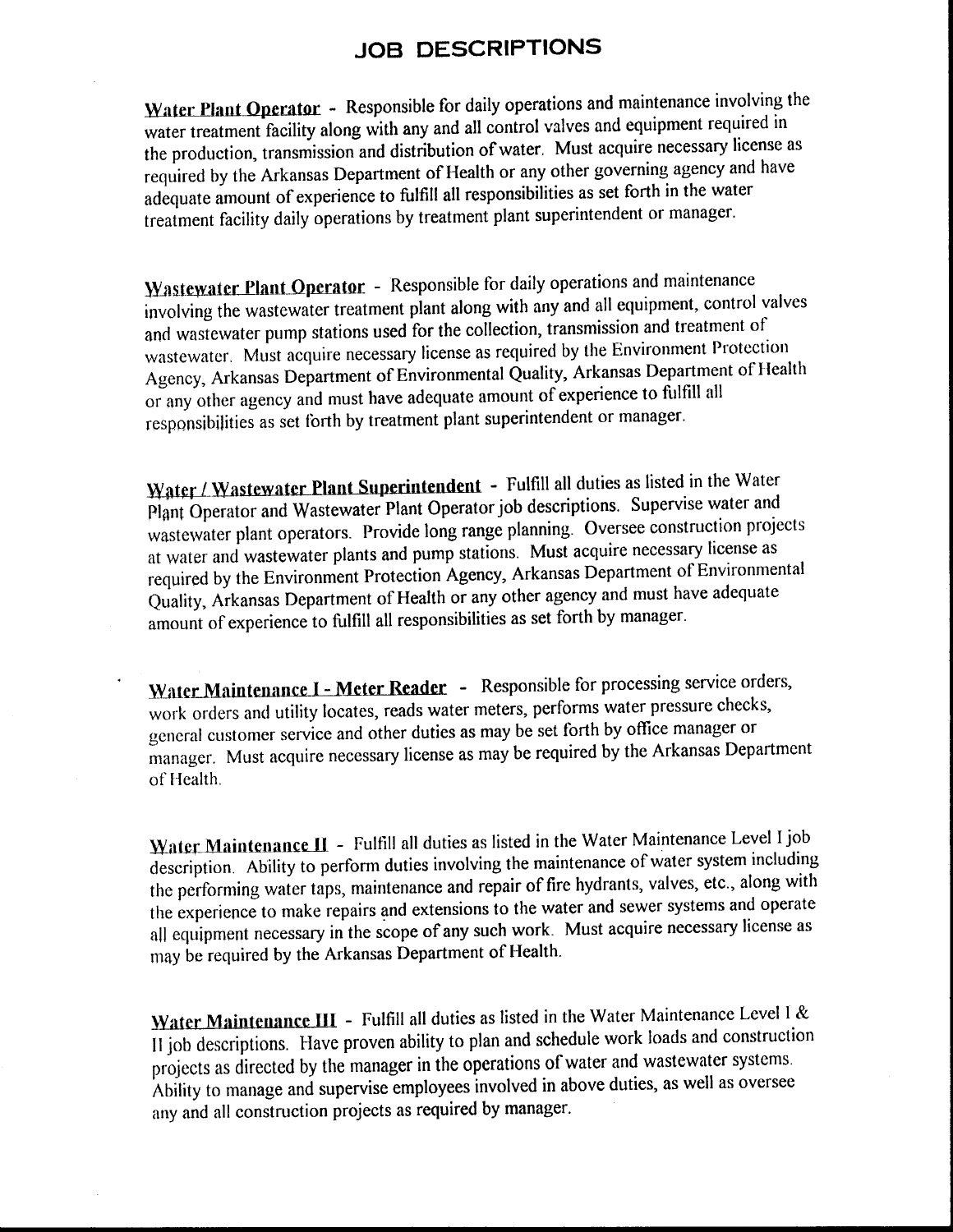# JOB DESCRIPTIONS

Billing Clerk- Receptionist - Responsible for collecting and processing daily receipts, making bank deposits, answering telephone and recording messages, completing service and work orders for processing, customer service, ability to work with service technician/ meter reader and other duties as may be set forth by office manager or manager.

Office Manager - Responsible for performing accounts payable and payroll, monthly financial reports, federal and state reports, office correspondence, desktop publishing, budget preparation and management, assignment of daily work for service technician/ meter reader and billing clerk/receptionist, supervision of daily operations of office and other duties as may be set forth by manager.